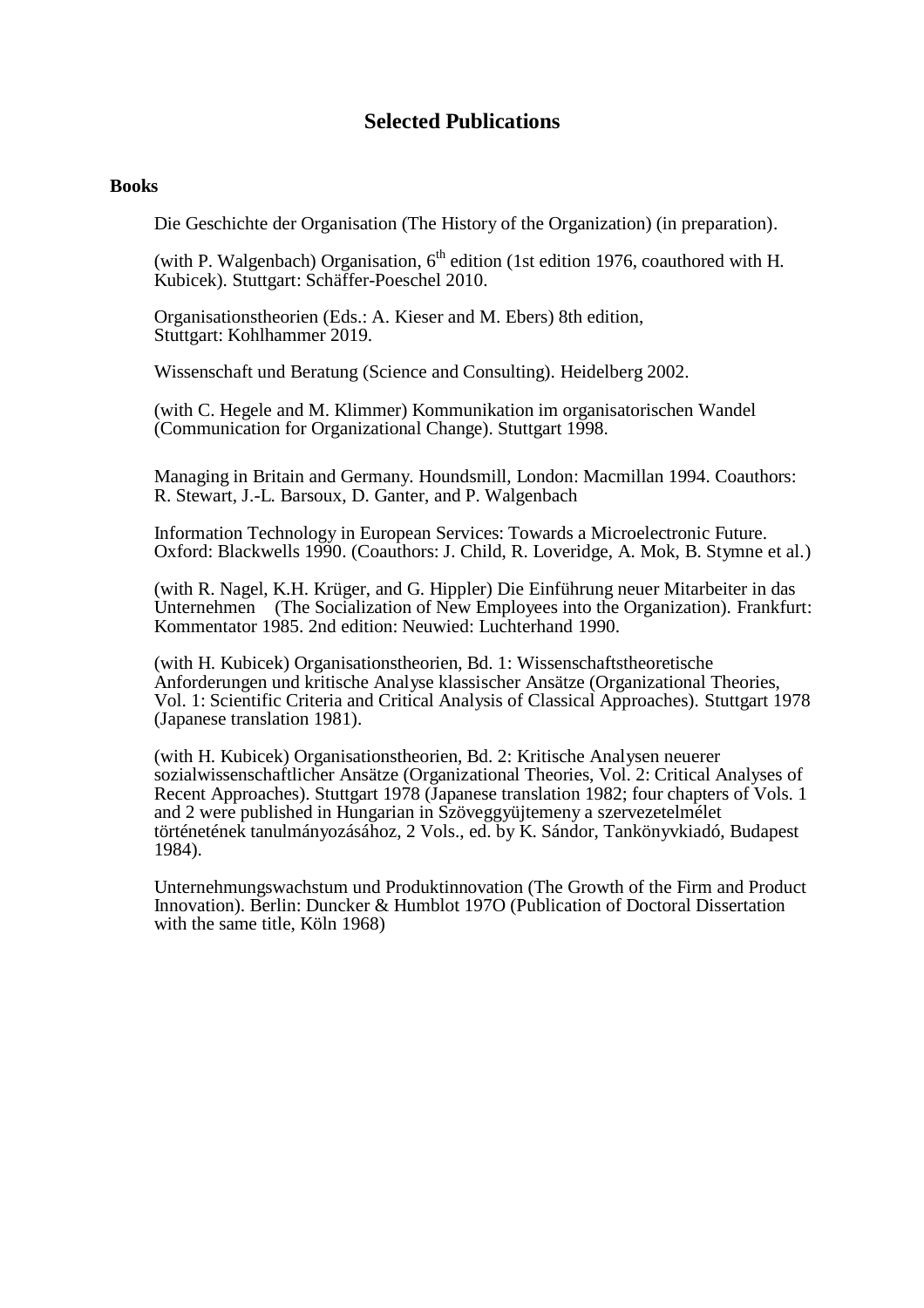## **Articles in International Refereed Journals**

(with Fabiola Gerpott) It's not charisma that makes extraordinarily successful entrepreneurs, but extraordinary success that makes entrepreneurs charismatic. *Managementforschung*, 2017, doi:10.1365/s41113-017-0013-8,

(with Michäas Sutter) How consultants and their clients collaborate in spite of massive communication barriers. *International Journal of Business Communication, 2329488415613340, first published on October 27, 2015 as doi:10.1177/2329488415613340.* 

(with Alexander Nicolai and David Seidl) The practical relevance of management research: Turning the debate on Relevance into a rigorous scientific research program. *The Academy of Management Annals* 9, 2015: 143-233.

(with Bernadette Bullinger and Simone Schiller-Merkens) Coping with institutional complexity: Responses of management scholars to competing logics in the field of management studies. *Scandinavian Journal of Management 31*, 2015: 437-450.

(with David Seidl) Communication-centered approaches in German management research: The influence of sociological and philosophical traditions. *Management Communication Quarterly* 27, 2013: *291-302.*

(with Lars Leiner) Collaborate with practitioners – but beware of collaborative research. *Journal of Management Inquiry* 21, 2012: 14-28.

Between rigour and relevance: Co-existing institutional logics in the field of management science. *Society and Economy* 33, 2011: 237-247.

(with Benjamin Wellstein) Brokering best practices – a good practice? *Industrial & Corporate Change* 20, 2011, 683-719.

(with Lars Leiner) On the social construction of relevance: A rejoinder. *Journal of Management Studies* 48, 2011: 891-898.

(with Suleika Bort) Fashion in organization theory: An Empirical Analysis of the Diffusion of Theoretical Concepts. *Organization Studies* 32, 2011: 655 – 681.

(with Lars Leiner): Why the rigour–relevance gap in management research is unbridgeable. *Journal of Management Studies* 46, 2009: 516-533.

(with Ch. Schmickl) How much do specialists have to learn from each other when they jointly develop radical product innovations? *Research Policy* 37, 2008: 473- 491.

(with U. Koch) Bounded Rationality and Organizational Learning Based on Rule Changes, *Management Learning* 39, 2008: 329-347.

(with R. Grunwald) Learning to reduce inter-organizational learning: An analysis of architectural product innovation in strategic alliances. *Journal of Product Innovation Management* Vol 24, 2007: 369-391.

(with C. Groß) Are Consultants Moving towards Professionalization? In: *Research in the Sociology of Organizations*, Vol. 24: Professional Service Firms, Greenwood, R. and Suddaby, R. (Eds.), 2006: 69-100.

(with A. Nicolai) Success Factor Research: Overcoming the Trade-off between Rigor and Relevance? In: *Journal of Management Inquiry*, Vol 14, 2005: 275- 279.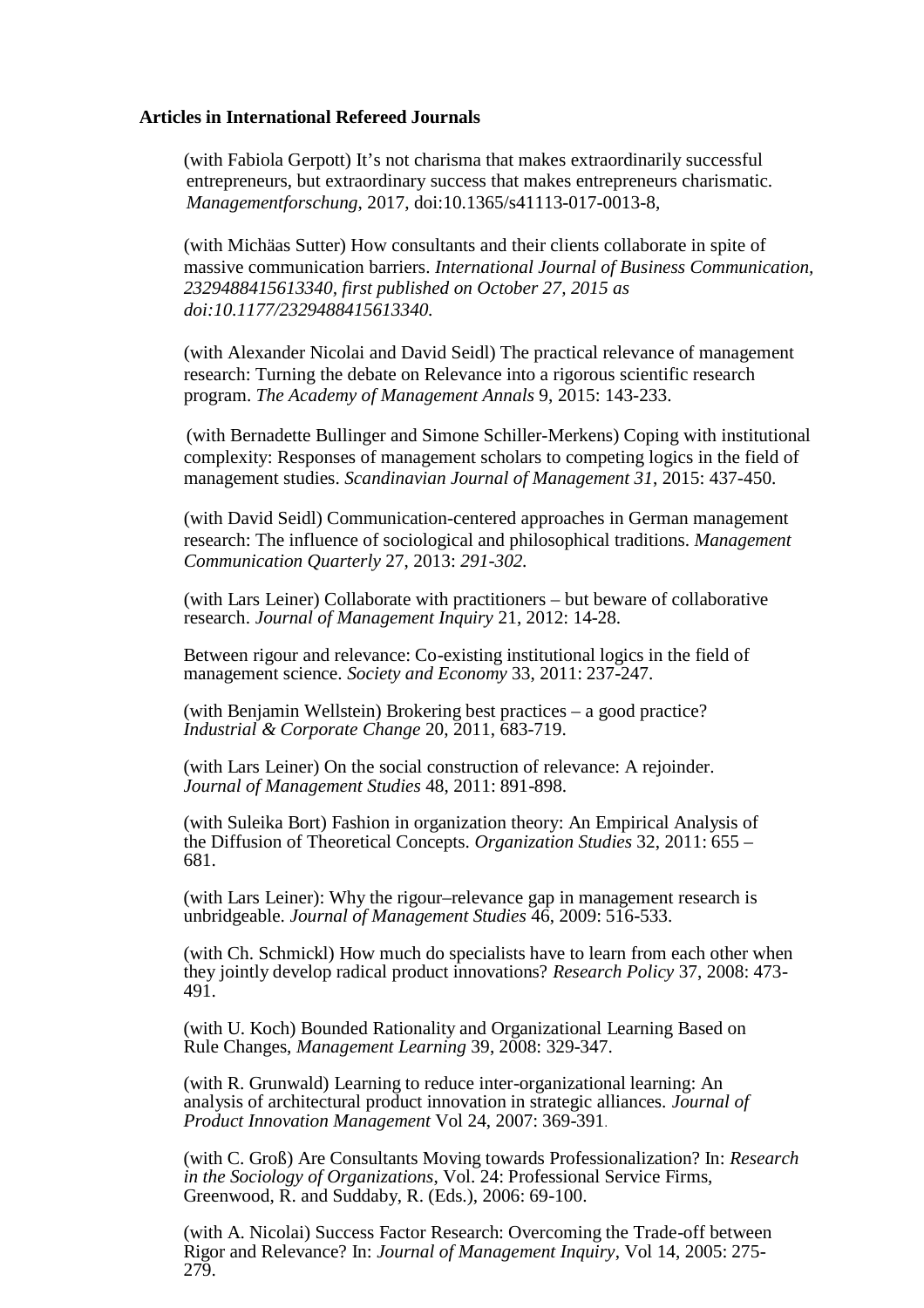Editor's Introduction (into five essays on performance research). In: *Journal of Management Inquiry*, Vol 14, 2005: 268-270.

The Americanization of Academic Management Education in Germany. In: *Journal of Management Inquiry*, Vol. 13, 2004: 90-97.

(with Behlül Üsdiken) Introduction: History in Organization Studies. In: *Business History*, Vol. 46, 2004: 321-330.

(with Behlül Üsdiken and Peter Kjaer) Academy, Economy and Polity: Betriebswirtschaftslehre in Germany, Denmark and Turkey before 1945. In: *Business History*, Vol. 46, 2004: 381-406.

(with Nikolaus Beck) The Complexity of Rule Systems, Experience, and Organizational Learning. In: *Organizations Studies*, Vol. 24, 2003: 793-814.

(with C. Hegele) Control the Construction of Your Legend or Someone Else Will: An Analysis of Texts on Jack Welch. In: *Journal of Management Inquiry*, Vol. 10, 2001: 298-309.

Trust as a Change Agent for Capitalism or as Ideology? A Commentary. In: *Organization Science*, Vol. 12, 2001: 241-246.

From Freemasons to Industrious Patriots. Organizing and Disciplining in 18<sup>th</sup> Century Germany. In: *Organization Studies*, Vol. 19, 1998: 47-72.

Rhetoric and Myth in Management Fashion. In: *Organization*, Vol. 4, 1997: 49-74.

Why Organization Theory Needs Historical Analyses - And How This Should Be Performed. *Organization Science*, Vol. 5, 1994: 608-620.

Organizational, Institutional, and Societal Evolution: Medieval Craft Guilds and the Genesis of Formal Organizations. *Administrative Science Quarterly* 34, 1989: 540- 564.

From Asceticism to Administration of Wealth. Medieval Monasteries and the Pitfalls of Rationalization. *Organization Studies* 8, 1987: 103-124.

(with A. Budde, J. Child, and A. Francis) Corporate Goals, Managerial Objectives, and Organizational Structures in British and West German Companies. In: *Organization Studies*, Vol. 3, 1982: 1-32.

### **Articles in International Readers and Handbooks (since 2000)**

(with Fabiola Gerpott) The fairytale of the charismatic entrepreneur. In: Örtenblad, Anders Ragnar: Against Entrepreneurship. Basingstoke, Hampshire (i. Druck).

(with S. Bort) The Consumers and Co-Producers of Management Ideas. In: Andrew Sturdy, Stefan Heusinkveld, Trish Reay (Eds.) *Oxford Handbook on Management Ideas.* Oxford 2019: 232-250.

Zur Vorgeschichte der Organisationstheorie: Einige Anmerkungen zur Interpretation historischer Institutionen am Beispiel der Zunft. In: Matiaske, Wenzel; Weber, Wolfgang: Ideengeschichte der BWL - ABWL, Organisation, Personal, Rechnungswesen und Steuern. Berlin, Heidelberg: Springer 2018: 231-252.

(with Margit Osterloh) Double-blind peer review: How to slaughter a sacred cow. In: Isabel Welpe, Jutta Wollersheim, Stefanie Ringelhan & Margit Osterloh (Eds.) *Incentives and Performance: Governance of Research Organizations*. Berlin: Springer 2014**:** 307-321.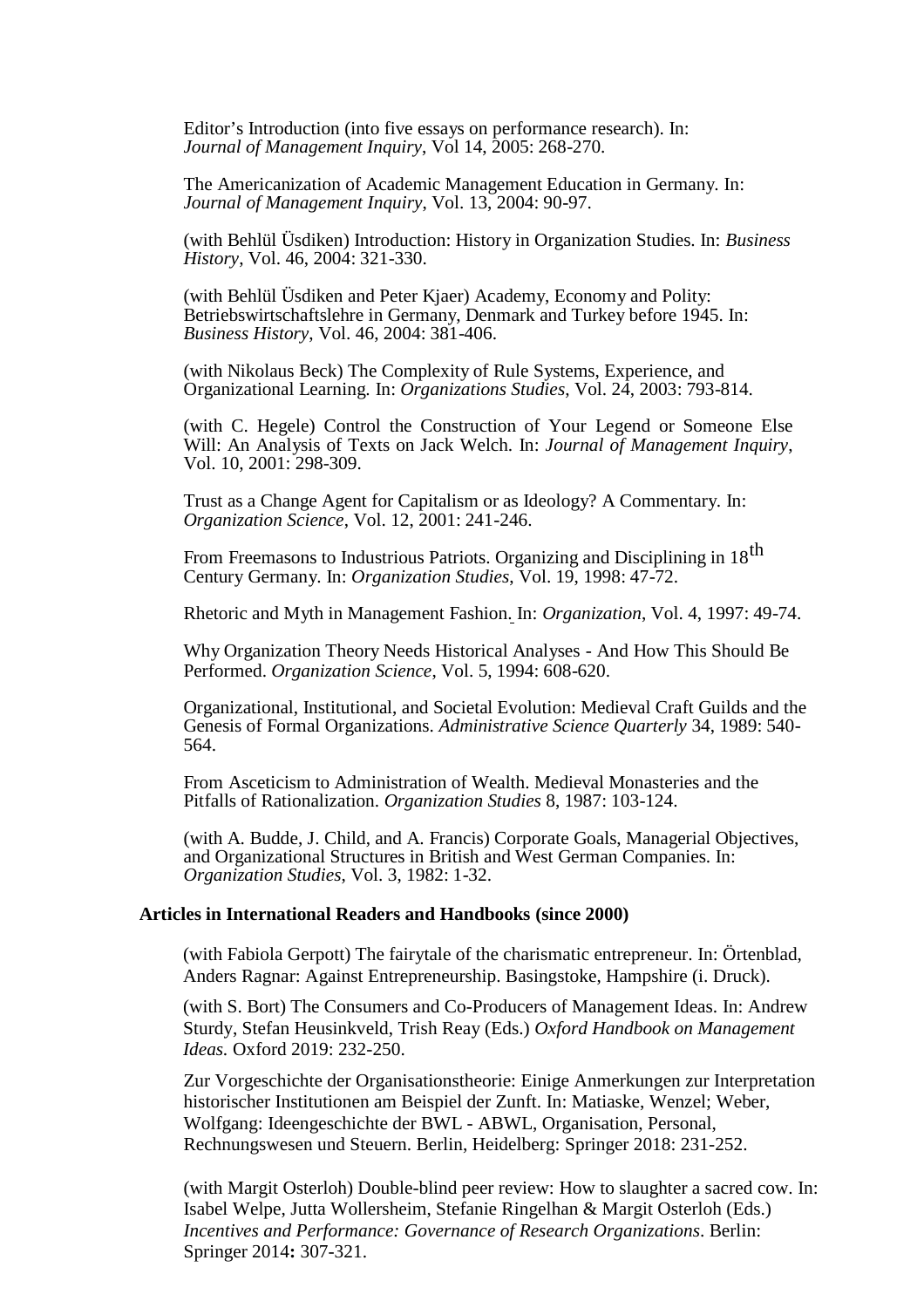(with Nicole Jung) Consultants in the Management Fashion Arena. Timothy Clark and Matthias Kipping (Eds.) *The Oxford Handbook of Management Consulting*. Oxford: Oxford University Press 2012: 327-346.

Rules, Routines, and Learning in Organizations. In: Alexander Ebner and Nikolaus Beck (Eds.): *The Institutions of the Market: Organizations, Social Systems, and Governance*. Oxford: Oxford University Press 2008: 66-86.

(with B. Wellstein) Do Activities of Consultants and Management Scientists Affect Decision Making by Managers? In: Gerard P. Hodgkinson and William H. Starbuck (Eds.): *The Oxford Handbook of Organizational Decision Making*. Oxford: Oxford University Press 2008; 493-516.

(with A.Muley) The Importance of the Storyline. In: Andreas P. Müller and Alfred Kieser (Eds.): *Communication in Organizations*. Frankfurt am Main 2003: 119- 134.

(with B. Ernst) In Search of Explanations for the Consulting Explosion. In: Lars Engwall and Kerstin Sahlin-Andersson (Eds.): *The Expansion of Management Knowledge: Carriers, Flows, and Sources*, Stanford, CA. 2002: 47-73.

(with U. Koch) Organizational Learning through Rule Adaptation: From the Behavioral Theory to Transactive Organizational Learning. In: M. Augier and J. G. March (Eds.): *The Economics of Choice, Change, and Organization: Essays in Memory of Richard M. Cyert*, Cheltenham, GB 2002: 237-249.

Managers as Marionettes? Using Fashion Theories to Explain the Success of Consultancies. In: Lars Engwall and Matthias Kipping (Eds.): *Management Consulting: Emergence and Dynamics of a Knowledge Industry*, Oxford, Oxford University Press 2002: 167-183.

Ernst, B. & Kieser, A. 2002. Consultants as agents of anxiety and providers of control. In Academy of Management (Ed.), *Proceedings Meeting Denver* (CD), Best Papers, MH: A1-A6.

Applying Theories of Fashion to Management Consulting: How Consultants Turn Concepts into Fashions and Sell them to Managers*. Academy of Management Proceedings 2001 (CD),* Best Papers, MH: A1-A6.

On Communication Barriers between Management Science, Consultancies and Business Companies. In: Clark, Timothy and Robin Fincham (Eds.): *Critical Consulting. New Perspectives on the Management Advice Industry.*  Oxford: Blackwell, 2002: 206-227.

(with N. Beck and R. Tainio) Rules and Organizational Learning. In: Dierkes, M., Berthoin Antal, A. Child, J. and Nonaka, I. (Eds.): *Handbook of Organizational Learning & Knowledge*, Oxford: Oxford University Press, 2001: 598-623.

#### **Articles in German Language Refereed Journals (since 2005)**

Kann man Managementprobleme im Prinzip so diagnostizieren und "heilen" wie die Probleme von Patienten? Zur Kritik des Evidenzbasierten Managements. *Betriebswirtschaftliche Forschung und Praxis*, 72. Jg. (2020), Heft 6, S. 601-622.

Motivierung durch charismatische Führung. *Zeitschrift Führung + Organisation,* 87(6) 2019, S. 363-368.

Zehn Thesen gegen evidenzbasiertes Management. *Zeitschrift Führung + Organisation,* 87(3), 2018, S. 175-178.

Der Rigour-Relevance Gap – Bringt der Markt ihn zum Verschwinden? Replik zu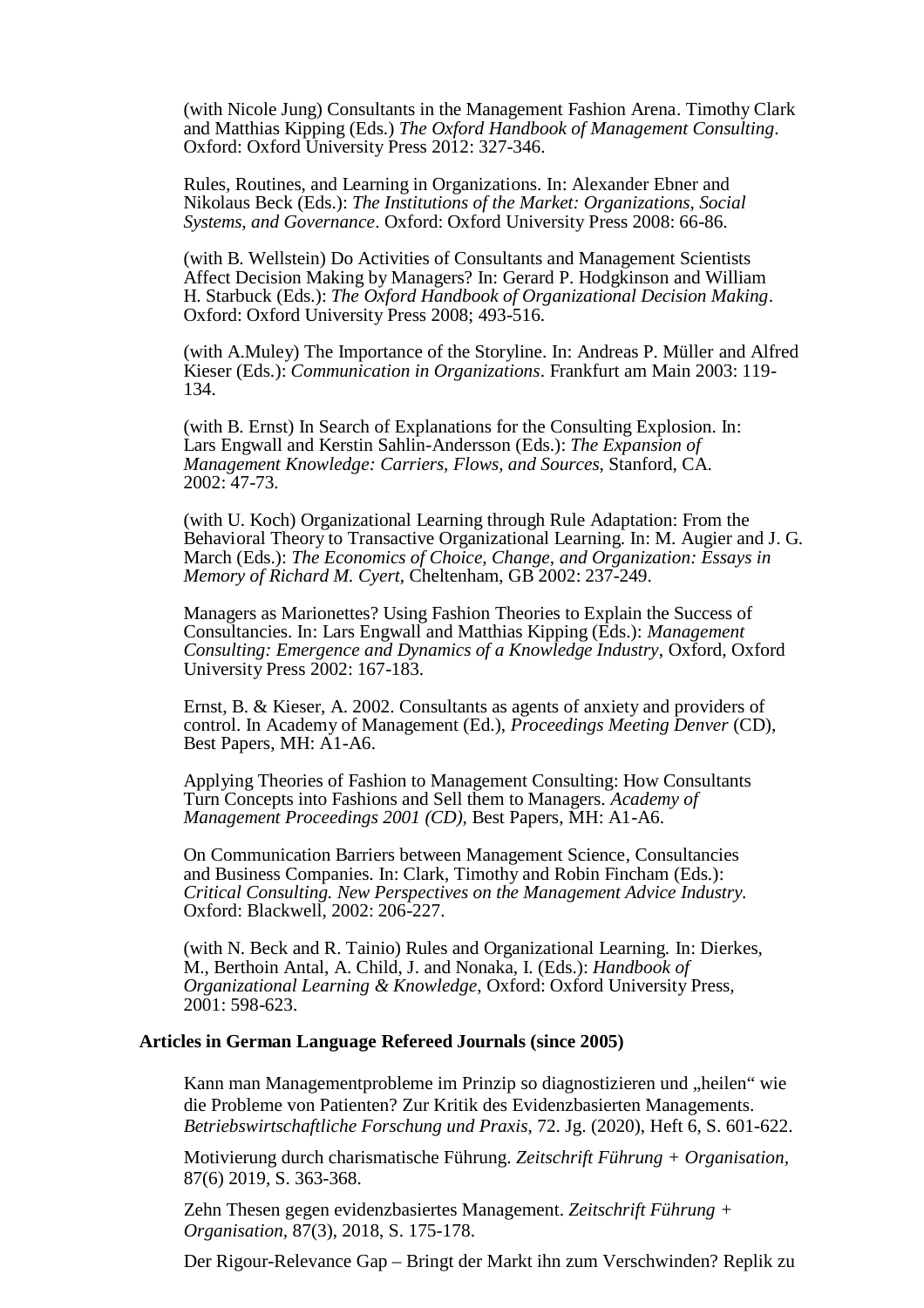dem Beitrag von Thomas Ehrmann/Brinja Meiseberg mit dem Titel "Managementforschung und was die Praxis von ihr (nicht) will – Eine marktorientierte Betrachtung". *Die Unternehmung – Swiss Journal of Business Research and Practice*, 71(3), 2017, S. 338-346.

Ineffizient, irreführend und teuer: wissenschaftliche Zeitschriften in der Krise. Ansätze zur Reform des Systems wissenschaftlicher Veröffentlichungen. *Die Betriebswirtschaft, 76*(6), 2017, S. 467-476.

Klassiker der Organisationsforschung (20) | Frederick Winslow Taylor. *Organisationsentwicklung*, Heft 2, 2016, S. 98-102.

(mit Michäas Sutter) Kommunikationsbarrieren zwischen Beratern und ihren Klienten. *Zeitschrift für Organisationsentwicklung*, Heft 3, 2016, S. 66-71.

Klassiker der Organisationsforschung (20): Frederick Winslow Taylor. *Zeitschrift für Organisationsentwicklung*, Heft 2, 2016, S. 98-101.

JOURQUAL – der Gebrauch, nicht der Missbrauch, ist das Problem. Oder: Warum *Wirtschaftsinformatik* die beste deutschsprachige betriebswirtschaftliche Zeitschrift ist. *Die Betriebswirtschaft*. 72. Jg. 2012, S. 93-110.

Unternehmen Wissenschaft? *Leviathan – Berliner Zeitschrift für Sozialwissenschaft* 38. Jg. 2010, S. 347-367. Wiederabgedruckt unter dem Titel "Unternehmen Wissenschaft. Die Ökonomisierung der deutschen Universität und deren Kollateralschäden für die Gesellschaft". Universitas. 66. Jg., 2011, S. 16-43.

(with Lars Leiner) Kollaborative Managementforschung – eine Brücke über den Rigor- Relevance Gap? *Zeitschrift für Betriebswirtschaft*, 80. Jg. 2010, S. 89-113.

(with U. Drost and Konrad Reiher) Vom Verschwinden der Organisationsabteilungen – und von den möglichen Konsequenzen. *Zeitschrift Führung + Organisation*. 78. Jg. 2009, Heft 5, S. 217-222.

Entwicklung von Organisationstheorien als Zeitgeistphänomen. *Schmalenbachs Zeitschrift für betriebswirtschaftliche Forschung*. 59 Jg. 2007, S. 674-701.

Wie wichtig sind Forschungsrankings? Wie wichtig werden Sie in Zukunft sein? *Journal für Betriebswirtschaft (JfB),* 2005, Jg. **55**, S. 169–170.

(with B. Hurrle) Sind Key Informants verlässliche Datenlieferanten? *Die Betriebswirtschaft*, 65 Jg. 2005, S. 584-602.

#### **Articles in German Language Readers and Handbooks (since 2005)**

(mit Axel Weiser) Der Heroismus des poastheroischen Managers. In: Transformationen der Arbeitsgesellschaft, Prozess- und figurationstheoretische Beiträge. Ansätze zur Entwicklung einer postindustriellen Industriesoziologie, hrsg. von Stefanie Ernst und Guido Becke, Wiesbaden, S. 287-306.

Verhilft Charisma zu Erfolg oder Erfolg zu Charisma? In: Moderner Kapitalismus, Wirtschafts- und Unternehmenshistorische Beiträge, Werner Plumpe zum 65. Geburtstag, hrsg. von Jan-Otmar Hesse, Christian Kleinschmidt, Roman Köster und Tim Schanetzky, Tübingen 2019, 141-160.

Braucht der Kapitalismus erfolgreiche Unternehmer? Oder: Warum werden immer mehr Unternehmer charismatisiert? In: Unternehmer – Fakten und Fiktionen, Historisch-biografische Studien, hrsg von Werner Plumpe, Berlin 2015, S. 27-56.